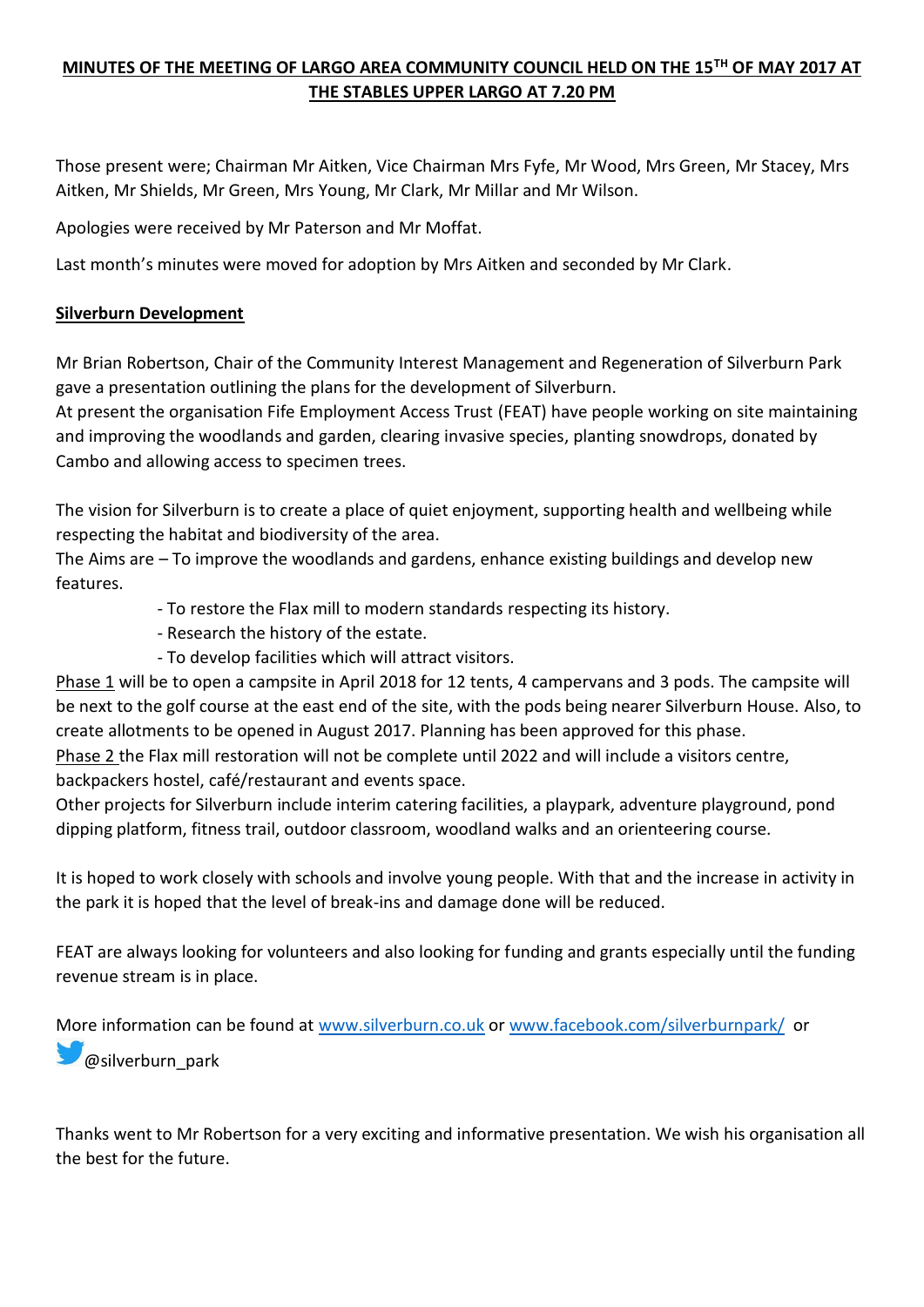## **Phone Mast**

The press has reported that Mercury Motors is no longer intending to lease the site to GallifordTry Communications in order to erect a phone mast. The company in considering other sites.

### **Largo Pier**

Stuart Dykes owner of the Crusoe Hotel phoned the Chairman and subjected him to an intemperate tirade during which he stated that Fife Council had told him he had to restore or demolish the pier and then he stated his intention to demolish the pier.

However, in order to demolish the pier Mr Dykes will have to apply for a building warrant. All parties involved are aware that the community wish to purchase the pier. Mr Wood will clarify the position with Fife Council.

## **Largo Library**

Attendance has been good in parts and there is the beginnings of interest in the library for other uses. There was a suggestion that we have some of the Community Council meetings in the library to help with funds. Mr Wood will find out about the price.

### **Lundin Links Hotel**

There has been no response from Kapital Enterprises to Mr Aitken's enquiries about the time scale for a starting the work on the development.

#### **Planning**

12 Glamping pods – The Burses, Lundin Links – This will be screened with trees – No objection. Drum Park – Stairway from garden onto beach – No objection.

No response following the planned closure of the Royal Bank in Leven to our request for a mobile bank. Also we have had no response from Leven Community Council on the subject. We intended to offer support, being our nearest bank.

#### **Village Reports**

Lower Largo – There is still a hole in the pavement at the Temple. A photo will be passed to Mr Aitken to identify the problem.

 - There was a request for an anti-dog poo sign to be put up on the railway to try to encourage dog walker to bin their dog poo.

 - It was suggested, to inform walkers, that a sign showing the location of the public toilets be put up on the coastal path at The Temple.

 - The sign showing the location of the Crusoe Statue needs to be replaced and should be relocated to a more appropriate site.

 - There are still household bins permanently left out on the Main Street and it was mentioned that there are a number of bins that are never used due to every household being given 4 bins. Would it be possible for the flats in the Main Street to be given the option to share? The Environmental Service will be approached on the subject.

- The hole in the wall on Harbour Wynd has still got a barrier on it causing an obstruction.